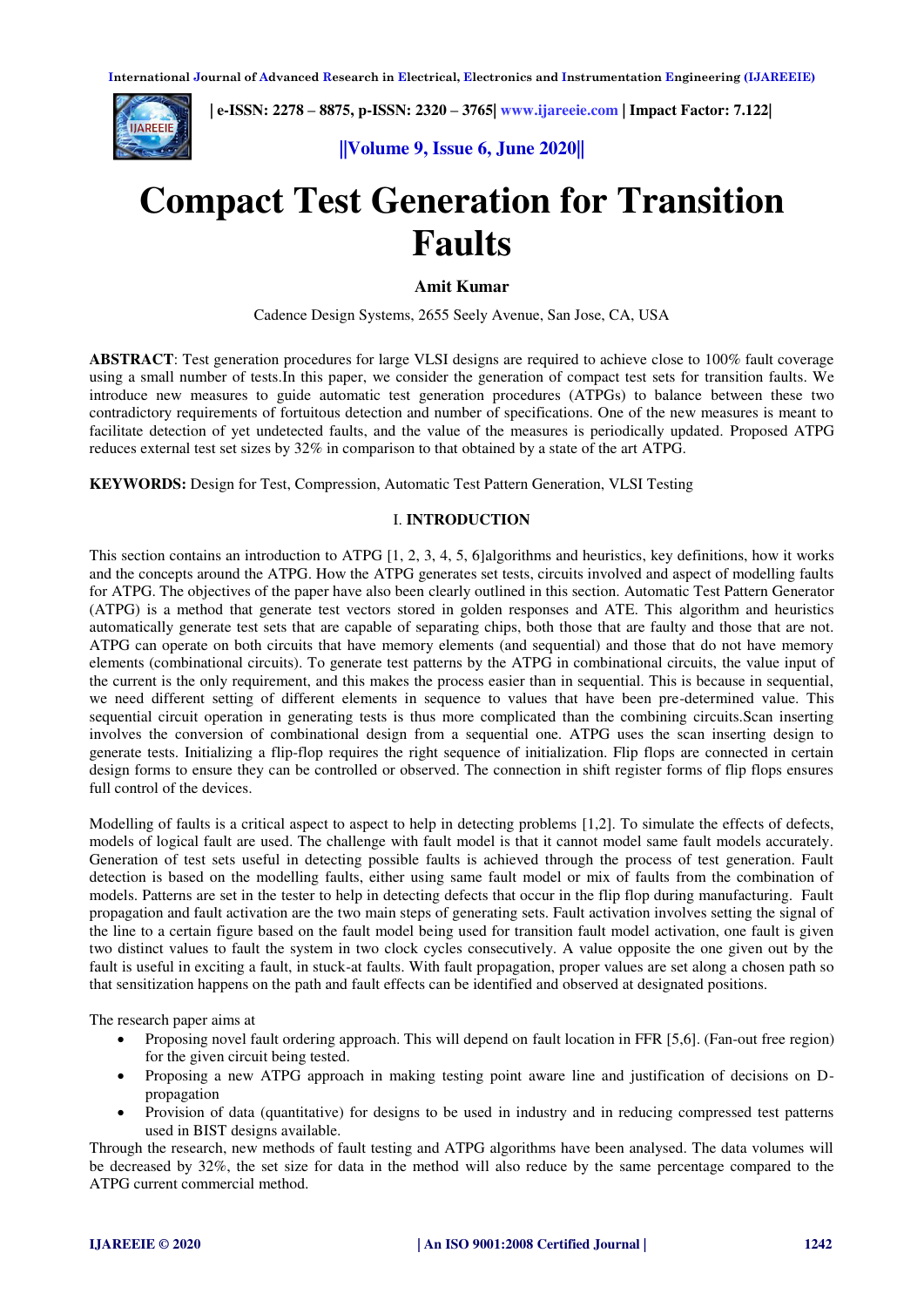

 **| e-ISSN: 2278 – 8875, p-ISSN: 2320 – 3765[| www.ijareeie.com](http://www.ijareeie.com/) | Impact Factor: 7.122|** 

# **||Volume 9, Issue 6, June 2020||**

### **II. BACKGROUND INFORMATION**

The research paper is based on analysing the algorithmic techniques that were available for the ATPG. Literature on the different levels of testing and the background to the current study have been evaluated. All the background information to the study is found in this section. Algorithmic techniques used in minimising size test and experiments conducted have been analysed extensively.Algorithmic techniques can be used to acquire minimal size test. Extra hardware can also be used to achieve the same. Different methods that have been discussed on small test generation in different papers have also been analysed. In normal cases, dynamic or static compaction test procedures, both dynamic and static compaction test protocols are used in analysis [7, 8, 9, 10, 11]. The procedures in static compaction are used in detecting individual faults through merging compatible test cubes generation. It involves use of fault simulation tests in distinct orders different from the ones the tests were generated and dropping off some tests within the set of tests. The tests are dropped ensuring that fault coverage is not lost. The procedures and protocols in dynamic compaction utilize values in test cubes that are unspecified in detection of additional defects. The generation of tests with least numbers of specified values assist in decreasing the number of tests generated using static and dynamic compaction protocols. Testing with the least number of specified values facilitate encoding test tubes for designs with test compression logic. This aid in generating compact test sets in the design [1, 12, 13, 14, 15].

A previous research and experiment were conducted on justification of particular circuit node values in generating some test to in detection of targeted faults. This was used in designing logic compression for on-chip test data. The results of this experiment proved that sizes decrease by 5% averagely on test set from the described method. Before this, it was clear that for generation of compact test sets, while ensuring the generating test identify faults that had been targeted, it was important to ensure facilitation of undetected faults. Rotating back trace was useful in achievement of this. In bid to change the ability to control and observe measures useful in guiding line justification alongside fault propagation, the steps of testing procedures were adhered to. The particular ones, compact controllability and Compact observability figures of lines of the circuit were used to achieve the experiment. The latter measures were acquired through modification of the famous SCOAP [16, 17, 18] values (observability and controllability values). These values (observability and controllability values) are computed for each line 1 circuit afresh each time before each new test is generated and the guidelines are aimed at facilitation of detection of the faults that are yet to be detected on line 1. In the process of derivation of the C- controllability and C-observability for the line 1, these guidelines are changed to ensure there is inclusion of fault that have not been detected on that same line 1 alone. From the experimental data, it can be shown that utilisation of the SCOAP (C-controllability and Cobservability), the sizes of the tests are decreased by about 6% averagely. Other methods used in derivation of compact test don't alter the generation procedures of testing discussed ere. An example in place is the definition of group of faults that posses' conditions that may be compatible and important in detection. Through a single test, there is a test generated to identify every cluster of faults.

## **III. PROPOSED WORK**

The section contains the proposed work to be done in order to come up with findings in the area of research. The section has different procedures that have to adhere to and followed in achieving the objectives of the paper. It contains fan-out free region-based fault detection method proposed. The description of Automatic Test Pattern Generator measures and guidelines [19] in usage as well as ways of line justification alongside decisions of D-propagation decisions.

In this paper, consideration is made in test generation for a stuck-at faults in scan design through use of D-algorithm. To generate a test for a stuck-at fault, may be for line r stuck at-a. a=0 or 1; this starts through implication of a value a<sup> $-$ </sup> on the given line r, whereby a<sup>-</sup> is obtained as the complement of the. This leads to creation of a D or D<sup>-</sup> on line t utilising the notation introduced before that is D. What follows is the justification through a value on line r via assignment of appropriate values. This assignment is to the input(s) of the gate that drive line r. Then  $D<sup>-</sup>$  or D found on line t is propagated.

This propagation is to the outputs that have been observed by selecting intervening gates. D-frontier and J-frontier which form two data structures facilitates the line justification alongside the propagation of Ds. For entries in the Jfrontier, they form an output lines of gates, these gates outputs have given values that have not yet been implied through the values of the gates' inputs. For the entries in the D-frontier, there are gates whose input(s) have  $D$  or  $D$ values with their outputs not being specified. To justify the needed value on the line t in the J-frontier, assignment of proper values is done to one of the inputs of the gate that drive r.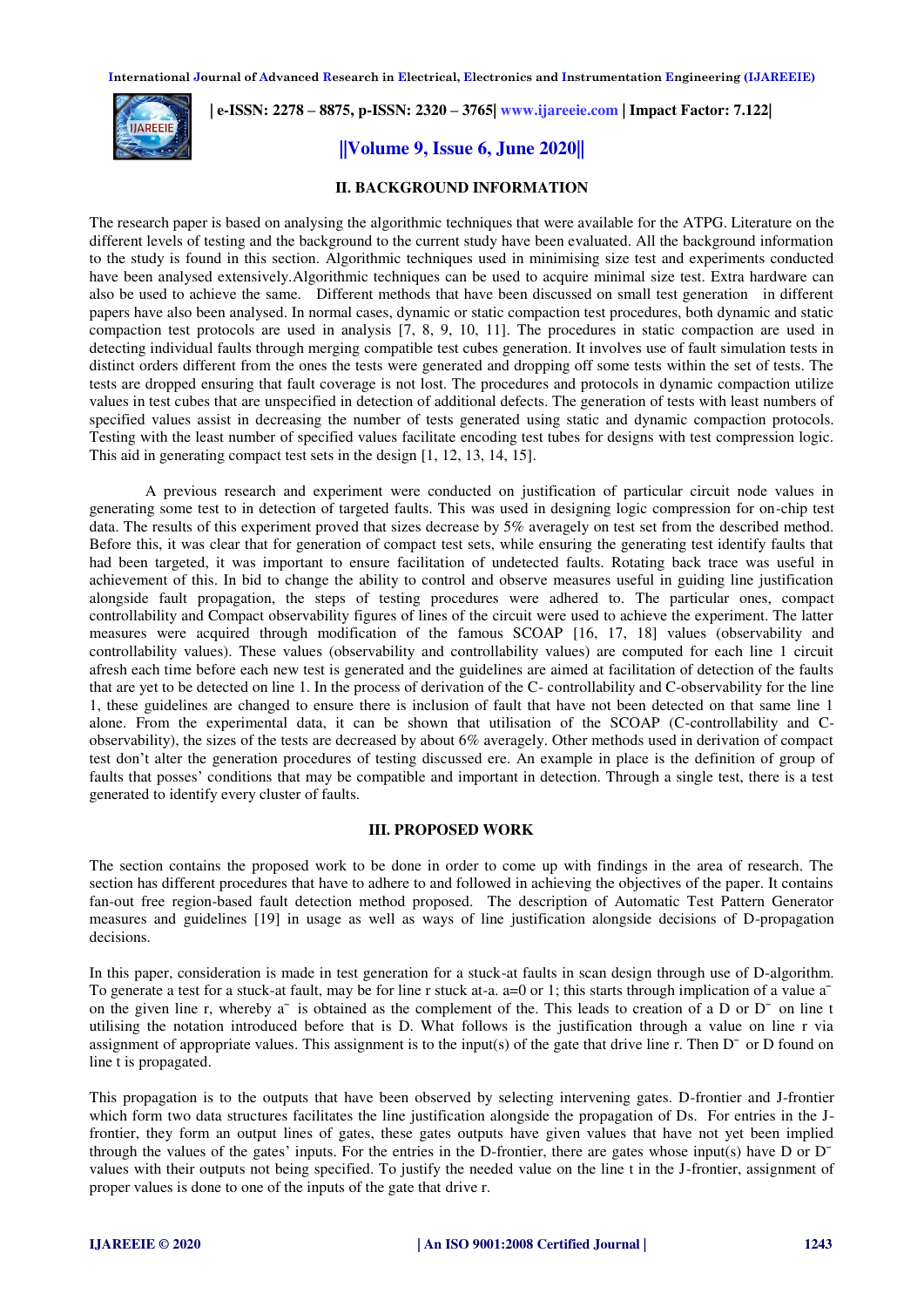

 **| e-ISSN: 2278 – 8875, p-ISSN: 2320 – 3765[| www.ijareeie.com](http://www.ijareeie.com/) | Impact Factor: 7.122|** 

## **||Volume 9, Issue 6, June 2020||**

Propagation of D or D<sup>-</sup> to an observed output is done through selection of a gate amidst the D-frontier and the propagation of  $D<sup>-</sup>$  or D from its input(s) to its output. Selecting a proper input for assigning in justification of a line value in the J-frontier and selection of a proper gate from the D-frontier in propagation of D or  $D<sup>-</sup>$  is critical in obtaining tests. These are done with least number of specified values, tin obtaining least size test sets and reducing times of test generation. Typical methods to select proper inputs for line justification and D propagation use controllability and observability measures or select randomly with equal probability one of the unspecified inputs of gates driving lines on the J-frontier and for D propagation select randomly with equal probability one of the gates from the D-frontier. Even though line justification and D propagation decisions based on controllability

#### **3.1 Transition Fault ATPG**

Test generation of transition faults requires initialization of the fault site in the first-timeframe and activating a transition at the fault site and propagating the fault effect to PO/PPO's for observation in the second time frame. The generation of tests for a transition fault slow-to-rise (fall) start with justifying a value 1(0) at the fault site. A value 1(0) is added to the J-frontier for slow-to-fall (rise) faults for the first frame for initialization of the fault. Next, the value on the line is justified by assigning appropriate values to the input(s) of the gate driving the faulty line.Next, in the second time frame depending on the transition fault type a transition needs to be activated and propagated. In other words, for the second time frame- for slow-to-fall (rise) fault a 0(1) needs to be assigned to the fault site and the fault effect (transition) needs to be propagated. During the second time frame the problem translates to the detection of a stuck-at-1(0) fault in the second time frame. In other words, in the second time frame, a for slow-to-fall (rise) fault, a  $0(1)$  value needs to be justified at the fault site (added to the J-frontier) and a  $D^-(D)$  needs to be added to D-frontier to propagate the fault effect. During the test generation, any values in the second time frame are satisfied from PPIs/PIs in the first-time frame. Primary inputs cannot be specified in the second time frame and primary outputs cannot be observed in the first-time frame, when launch-on-capture testing schemes are used. The entries in the D-frontier are gates for which some input(s) have  $D$  or  $D<sup>-</sup>$  values and the outputs are unspecified. Justifying the required value on a line in the J-frontier is done by assigning the proper value to one of the inputs of the gate driving in the frame under consideration.

All propagation decisions take place in the second (propagation) time frame. Propagating  $D$  or  $D<sup>-</sup>$  to an observed output in the frame and selecting a proper gate from the D-frontier to propagate D or  $D<sup>-</sup>$  in the propagation frame is important to obtain tests with a minimum number of specified values, to obtain minimal size test sets, and to reduce test generation times. The ordering of faults also has an impact on the overall test length. One would think that targeting faults that help in the generation of tests for other undetected faults first is a good idea. The ordering should help with the following: Fortuitous Detection: Faults should be targeted in an order to increase fortuitous detection. Tests can be generated for large numbers of other, yet to be detected faults while generating a test for originally targeted fault. Hard to Detect Faults: A few faults are hard to detect; typically, a test generated for a hard-to-detect fault does not result in fortuitous detections. A hard-to- detect fault, if targeted in the end, results in low fortuitous detections and typically increases pattern count. A balance needs to be created to target faults in such a way that large numbers of faults are detected fortuitously, while keeping pattern counts in reasonable limits. In the next sub-section, we propose a new fault ordering mechanism that balances between targeting faults with high fortuitous detection and hard to detect faults.

#### **3.2 Fault Ordering Based on Test Flow**

A new fault ordering mechanism was developed, but before that two new measures were proposed: Test Flow Measures for Propagation (TFP) and Test Flow Measure for Justification (TFJ) to help classify faults in to one, having a high fortuitous detection or hard-to-detect fault. Consider an example of a three input AND gate with inputs A, B, C, output D, and stuck at fault model. It is important to note that all stuck-at-1 or stuck-at-0 faults on A, B, and C, respectively, can be initialized at the same time. However, for launching the final transition value at the fault site and propagating the fault effect, it is different. All slow-to-rise faults can be tested simultaneously, as each of them require the same inputs  $(1, 1, \text{ and } 1)$  on  $(A, B, C)$ , respectively. However, for slow-to-fall faults on  $(A, B, C)$ , we require three vectors (0,1, 1), (1,0,1), and (0,1,1), respectively. Note that initialization and final launching of the transition during the propagation phase are comparatively different as, during initialization phase, the fault location only needs to initialize. All the values in the propagation frame are controlled by initialization frames it is much easier to justify a value in the initialization frame; hence, we will consider only propagation frame. Two test flow measures are used, that estimates number of faults whose detection is facilitated by a decision, these measures are named Test Flow Measures (TF measures)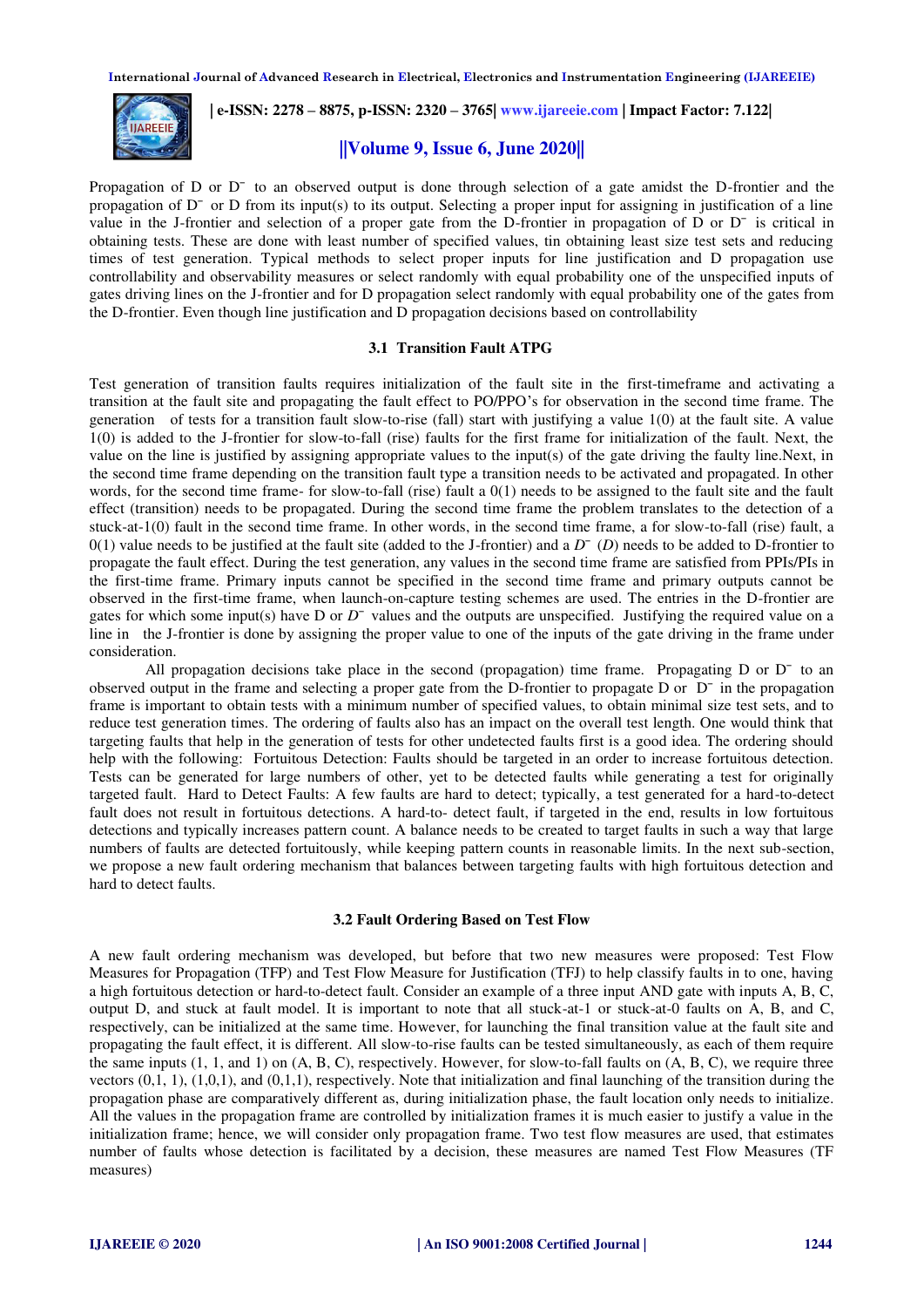

 **| e-ISSN: 2278 – 8875, p-ISSN: 2320 – 3765[| www.ijareeie.com](http://www.ijareeie.com/) | Impact Factor: 7.122|** 

## **||Volume 9, Issue 6, June 2020||**

| <b>Algorithm 1: Fault Ordering</b> |                                                                                                                                                                                                                                                                                                                                                                                                               |
|------------------------------------|---------------------------------------------------------------------------------------------------------------------------------------------------------------------------------------------------------------------------------------------------------------------------------------------------------------------------------------------------------------------------------------------------------------|
|                                    | Input: Set TFJ1 TFJ0 to 0 for all lines                                                                                                                                                                                                                                                                                                                                                                       |
| ATPG                               | <b>Result:</b> LISTf is the final fault order targeted for test generation by                                                                                                                                                                                                                                                                                                                                 |
| for every net in the design do     |                                                                                                                                                                                                                                                                                                                                                                                                               |
| <b>Enumeration Measures</b><br>end | Total(TET), which is measure of fortutious detection possible when<br>a test for a given fault is generated For every line i we have two<br>total test flow measures $TFTi1(0)$ which is sum of test flow<br>measure for propogation $TFP11(0)$ multiplied by test flow measure<br>for justification TFJi1(0), respectively and store it in a list.<br>Sort LISTA in descending order according to Total Test |
|                                    | //Detection of hard to detect fault and fortutious detection is balanced                                                                                                                                                                                                                                                                                                                                      |
| in next step.                      |                                                                                                                                                                                                                                                                                                                                                                                                               |
|                                    | Make a final list of faults Listf, by selecting a fault from beginning of<br>ListA and moving it from LISTA to LISTf and then a fault from the<br>end of ListA and moving it from ListA to LISTf.                                                                                                                                                                                                             |
|                                    | LISTf is the final fault order targeted for test generation by ATPG                                                                                                                                                                                                                                                                                                                                           |

# **Figure 1. Fault Ordering Procedure**

#### **3.3 TF Measures for Propagation**

Test flow measures for propagation (TFP) measures are of two types: TFP measures to estimate the number of times a justification is required at a line during the propagation frame, and TFP measures for propagation estimates of the facilitation of propagation of transition to observed PO/PPO. On the lines of SCOAP observability measures, we calculate TF measures for propagation (TFP). We use TFJ values to calculate TFP measures; however, TFP values are dependent on the polarity of fault-free values after transition, currently being propagated. Hence, two TFP values are assigned to each line corresponding to 1 and 0, respectively. Figure 2 shows the procedure to calculate TFP measures.

#### **3.3 TF Measures for Justification**

Any justification decision in the propagation frame should facilitate placement of the final transition on other fault sites; we estimate this by TFJ measures- each line *l* is assigned two TFJ measures for both 0 and 1, respectively. ATPG is guided more often toward options which facilitate the placement of final transition value 1 for slow-to-rise and 0 for slow-to-fall transition faults. For example, for a 3 input AND gate, TFJ0 will have a value of 3 and TFJ1 will have a value of 1 as slow-to-rise faults on inputs need 1 pattern to test and to create a transition (0s can be initialized simultaneously), but three patterns to test slow-to-fall faults as each slow-to-fall faults on input need a separate pattern. The Procedure to calculate TFJ measures is illustrated in Figure 3.

#### **3.5 Generation of Final Fault List**

Total Test Flow Measures (TFT) are used to get the total of fortuitous detection capabilities of a fault. TFT combines estimates of fortuitous detection of a fault during propagation and justification and hard-to-detect faults that would require a separate pattern. The procedure to generate the final fault list targeted by ATPG is given in Figure 3.3.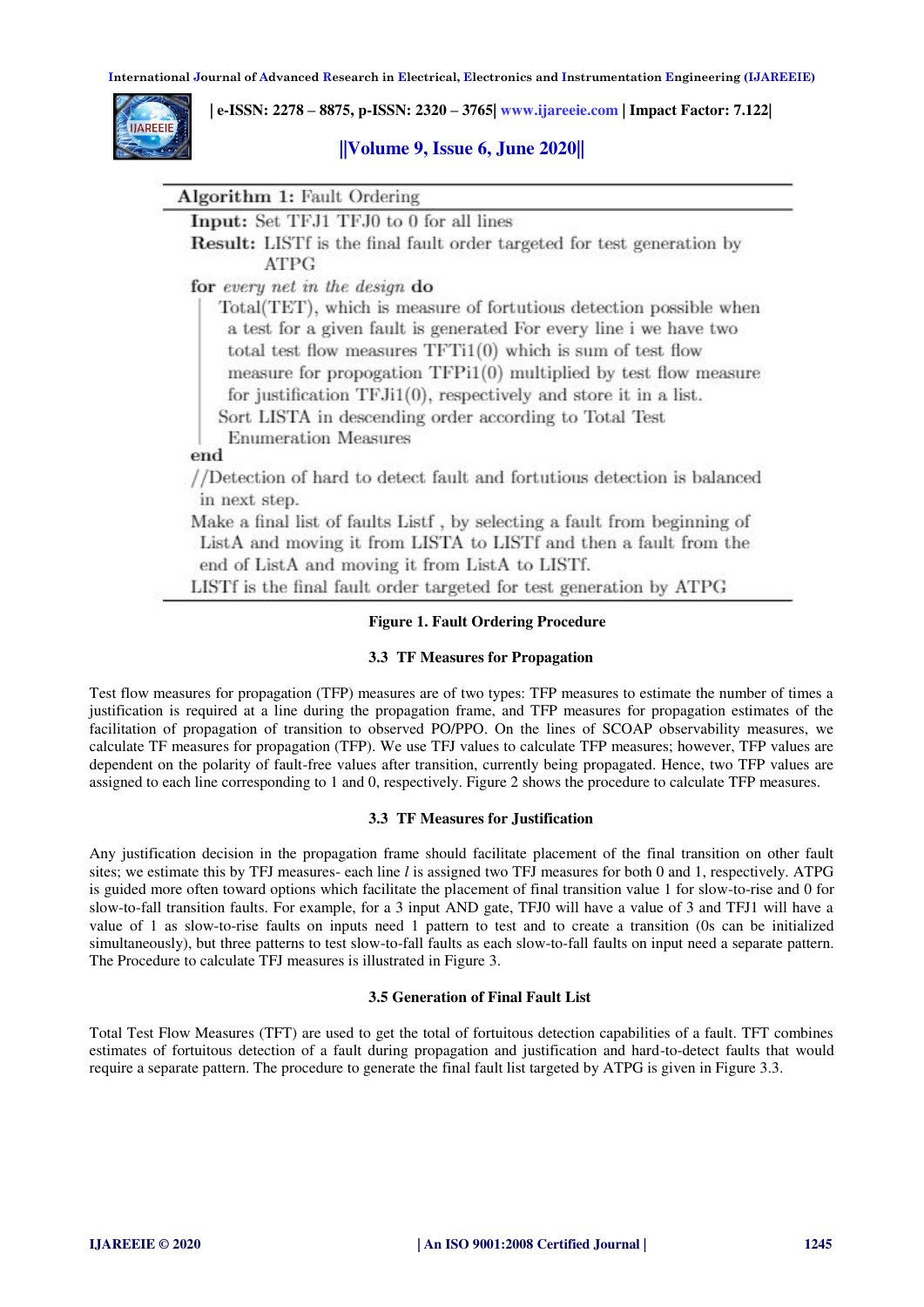

 **| e-ISSN: 2278 – 8875, p-ISSN: 2320 – 3765[| www.ijareeie.com](http://www.ijareeie.com/) | Impact Factor: 7.122|** 

# **||Volume 9, Issue 6, June 2020||**

```
Algorithm 2: Calulation of Flow Measures for Propogation
Input: Set TFP1 TFP0 to 0 for all lines
Result: Final TFP1 and TFP0 for all nets in the design
for All gates in levelized manner from PO/PPO to PI/PPI do
   if Gate is PO or PPO then
       Assign TFP1 =0 and TFP0 =0else
       for Input J of gate I do
          for v \in \{0, 1\} do
              if If value v for j uniquely determines value for i then
                  if v = 1 then
                     TFP_{J1} = TFP_{I1} + TFJ_{J1}else
                     TFP_{J0} = TFP_{I1} + TFJ_{J1}end
              else
                 for every input other than j required to propagate the
                   value of input j to i store the input in an array L for
                   every line l in array L do
                     if v = 1 then
                        TFP_{J1} = TFP_{J1} + TFJ_{l1} + TFJ_{l0}else
                         TFP_{J0} = TFP_{J0} + TFJ_{l1} + TFJ_{l0}end
                     end
                 end
              end
           end
           If stem add all values of all branches
        end
     end
```
**Figure 2. Procedure to generate propagation measures** 

## **3.6 ATPG Decisions**

ATPG decisions are made in a similar fashion, as the previously- discussed ATPG technique [5]. If the gate is marked, static measure is used for making ATPG decisions, or else appropriate test flow measures are used instead of dynamic measures, keeping the time-frame into consideration. We use a propagation-first ATPG approach to generate tests. The advantages of using a propagation-first ATPG approach for transition faults are:While generating compact tests for circuits with compression the number of specified positions is important. Most of the specified positions are resultant of the creation of a propagation path from fault location to the PO/PPO.

- 1. Only the initialization time-frame is directly controllable from the inputs. Propagation time frame is controlled by tracing all the values from the propagation frame to the initialization frame PO/PPO. Hence, the impact of a propagation decision is more pronounced.
- 2. In case of stuck-at faults propagation, first approach is known to work better than justification-first approach.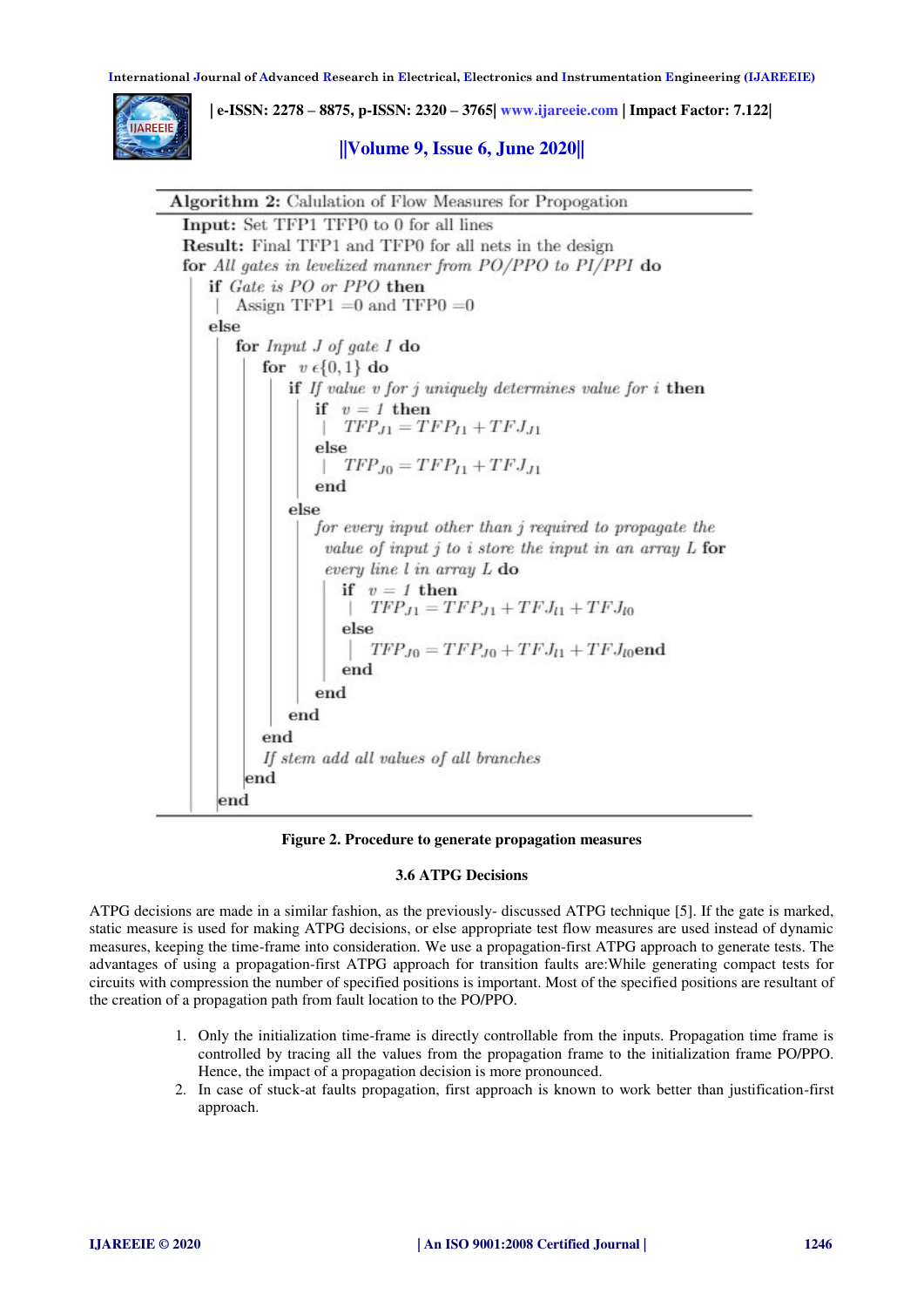

 **| e-ISSN: 2278 – 8875, p-ISSN: 2320 – 3765[| www.ijareeie.com](http://www.ijareeie.com/) | Impact Factor: 7.122|** 

# **||Volume 9, Issue 6, June 2020||**

#### **3.3 Propagation Decisions**

Propagation decisions are made in propagation frame during test generation for transition faults. Initialization of a fault is comparatively easier than creating transitions at the fault location and propagating it to the PO/PPO. Fault detection for transition faults can be sub-divided into two parts:

- Initialization of fault location (line l) to 0 (1) for slow to rise (fall) fault in initialization frame.
- Detection of a stuck-at-0(1) fault on line l (fault location) in propagation time frame.

Since any line l is controllable only from initialization frame, the second step of detection of stuck-at faults in the propagation

| <b>Algorithm 3:</b> Test Flow Measures for Justification                                                        |  |  |  |  |  |
|-----------------------------------------------------------------------------------------------------------------|--|--|--|--|--|
| Input: Set TFJ1 TFJ0 to 0 for all lines                                                                         |  |  |  |  |  |
| <b>Result:</b> TFJ1 TFJ0 for all lines                                                                          |  |  |  |  |  |
| for every net in the design do                                                                                  |  |  |  |  |  |
| if <i>Single input gate</i> then                                                                                |  |  |  |  |  |
| if <i>inverted</i> gate then<br>$TFJ0_{op} = TFJ1_{op}$                                                         |  |  |  |  |  |
| $TFJ1_{op} = TFJ0_{op}$                                                                                         |  |  |  |  |  |
| else<br>$TFJ1_{op} = TFJ0_{op}$<br>$TFJ0_{op} = TFJ1_{op}$                                                      |  |  |  |  |  |
| end                                                                                                             |  |  |  |  |  |
| else                                                                                                            |  |  |  |  |  |
| To is maximum value for any TFJ for controlling inputs                                                          |  |  |  |  |  |
| Tt is sum of all TFJ non-controlling values<br>Always one value 1 or 0 is a result of controlling inputs at its |  |  |  |  |  |
| inputs                                                                                                          |  |  |  |  |  |
| if Output value $k$ due to controlling value then<br>$TEJk = Tc$                                                |  |  |  |  |  |
| else                                                                                                            |  |  |  |  |  |
| $TFJk' = Tt$                                                                                                    |  |  |  |  |  |
| k and k' are inversions of each other and are either 0 or 1<br>end                                              |  |  |  |  |  |
| end                                                                                                             |  |  |  |  |  |
| end                                                                                                             |  |  |  |  |  |

 **Figure 3. Procedure to generate justification measures** 

Frame is comparatively difficult to achieve and results in a higher number of specified scan-cells (during the initialization frame). Therefore, to generate compact tests it is important to make prorogation decisions in a manner that facilitates the detection of additional stuck-at-0(1) (for slow-to-rise (fall)) faults in the propagation frame to enhance fortuitous detection. Simultaneously, ATPG decisions should try to create a balance between fortuitous detection and the number of specified positions. Dynamic and static guidance measures proposed in [5] using a probabilistic marking scheme and creates a balance between fortuitous detection and the number of specified positions. We use dynamic and static ATPG guidance measures described above to make propagation decisions as:

- Dynamic measures for propagation facilitate the second step in transition fault tests, the detection of a stuck-at fault in propagation frame. ATPG decisions are made in a manner that the second step is facilitated for many faults.
- Step1 of activating the transition fault is much easier, as all values need to be justified to initialization-frame scan cells.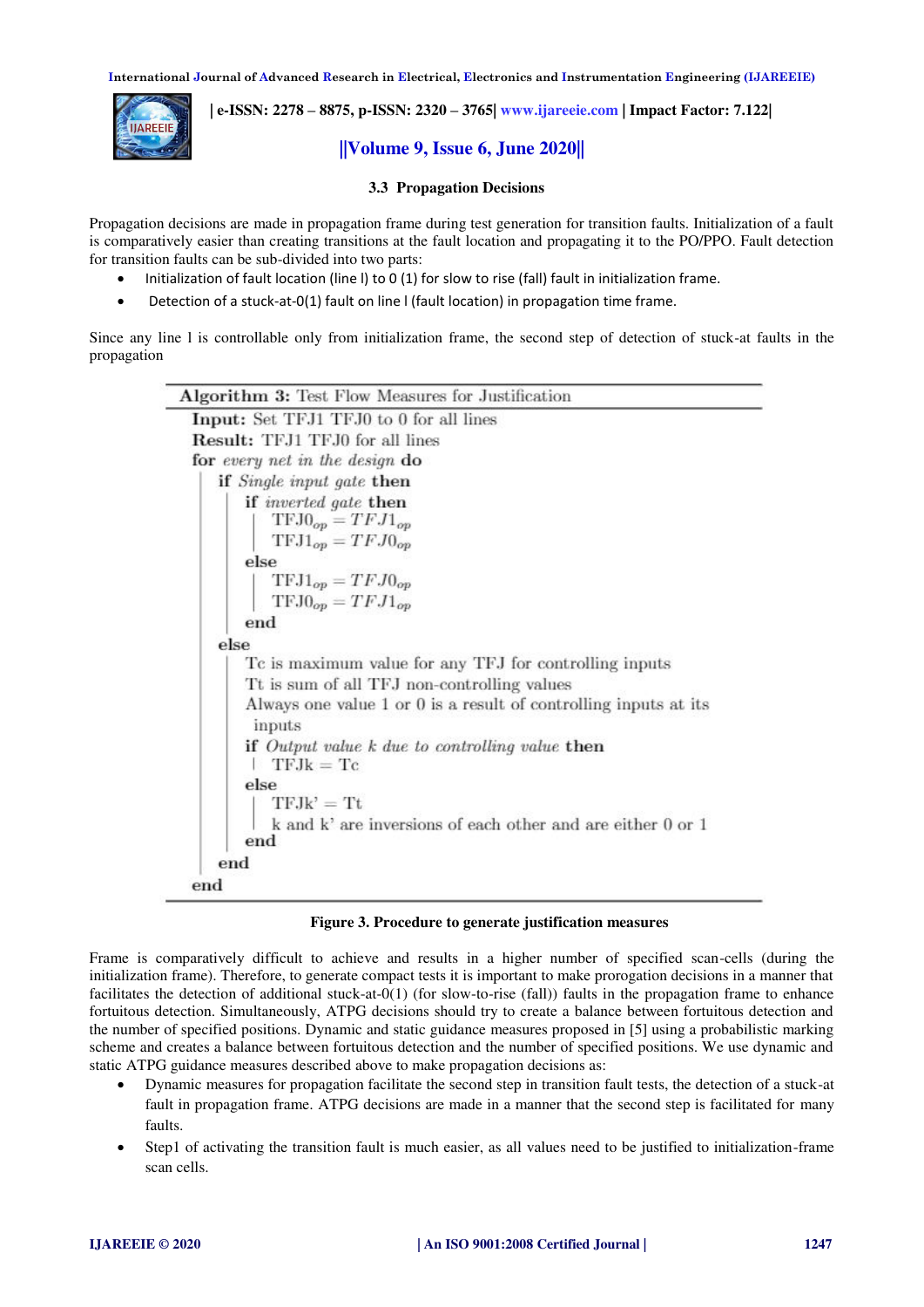

 **| e-ISSN: 2278 – 8875, p-ISSN: 2320 – 3765[| www.ijareeie.com](http://www.ijareeie.com/) | Impact Factor: 7.122|** 

# **||Volume 9, Issue 6, June 2020||**

#### **3.4 Justification Decisions**

Justification decisions are made in initialization and propagation frames. In propagation frames, we make justifications decisions based on dynamic guidance measures; this creates a balance between fortuitous detection and the number of specified scan-cells. We analyse the observability of a fault being propagated forward. If the fan-in of the gate on the D-frontier has a fault-free value which is also the controlling value for the gate on the D-frontier, no fault whose Dfrontier reaches the off-path inputs can be detected. D-frontier for all such faults is killed by the presence of the controlling value. Hence static measures, which result in the reduction of the number of specified positions, are used for ATPG guidance.

#### **IV. EXPERIMENTAL RESULTS**

This section contains the results of all experiments conducted within the paper to analyse different contents and justify the proposals and objectives. The results for the transition fault (launch-on- capture [2]) ATPG discussed in this paper are analysed and discussed. In Table 1, the results of test generation for transition fault model are compared using random decisions, with proposedTransition fault ATPG, the Method-1 ATPG, and Method-2 ATPG for line justification and D-propagation. After the circuit name, we give the fault coverage obtained and test lengths using random decisions, followed by the values when the proposed transition fault ATPG is given. In the next column, we give the percentage reduction in test length obtained by the new transition fault ATPG. Test lengths obtained by Method-1 ATPG [5], followed by percentage reduction and Method-2 ATPG [6] are also given. New transition fault ATPG reduces test length by 32% in comparison to random decision ATPG; only 18% and 22% reduction is achieved by Method-1 and Method-2 ATPG. Figure 4 illustrates step counts normalized in comparison to random ATPG.

 Later we study individual components of the proposed transition fault ATPG and their impact on pattern count reduction; we individually study the impact of dynamic and static measures as well as fault ordering on the final pattern count. We found out that pattern count reduction reduces to 12% if only dynamic measure was used for ATPG guidance; no fault ordering was used. Pattern count reduces by 18% if only static measure was used. Impact of fault ordering is given in Figure 5; justification and propagation decisions were made randomly in this case. Fault ordering reduces pattern count by 5.1%.

| Ckt            | RandomTL | Proposed<br>Trans | %Red  | $[5]$ TL | %Red  | $[6]$ TL | %Red  |
|----------------|----------|-------------------|-------|----------|-------|----------|-------|
| D <sub>1</sub> | 23418    | 19129             | 18.31 | 21290    | 9.09  | 22067    | 5.77  |
| D2             | 19792    | 16479             | 16.74 | 17239    | 12.90 | 16380    | 17.24 |
| D <sub>3</sub> | 25912    | 15023             | 42.02 | 15620    | 39.72 | 16023    | 38.16 |
| D <sub>4</sub> | 3283     | 1632              | 50.29 | 2006     | 38.90 | 2068     | 37.01 |
| D <sub>5</sub> | 22239    | 12572             | 43.47 | 19211    | 13.62 | 16329    | 26.57 |
| D <sub>6</sub> | 18934    | 13956             | 26.29 | 16024    | 15.37 | 17021    | 10.10 |
| D7             | 9025     | 4910              | 45.60 | 5910     | 34.52 | 6921     | 23.31 |
| D <sub>8</sub> | 14916    | 9029              | 39.47 | 12031    | 19.34 | 9982     | 33.08 |
| D <sup>9</sup> | 21329    | 13911             | 34.78 | 20215    | 5.22  | 16021    | 24.89 |
| Avg.           | 158848   | 106641            | 32.87 | 129546   | 18.45 | 122812   | 22.69 |

**Table 1: Results for transition fault ATPG**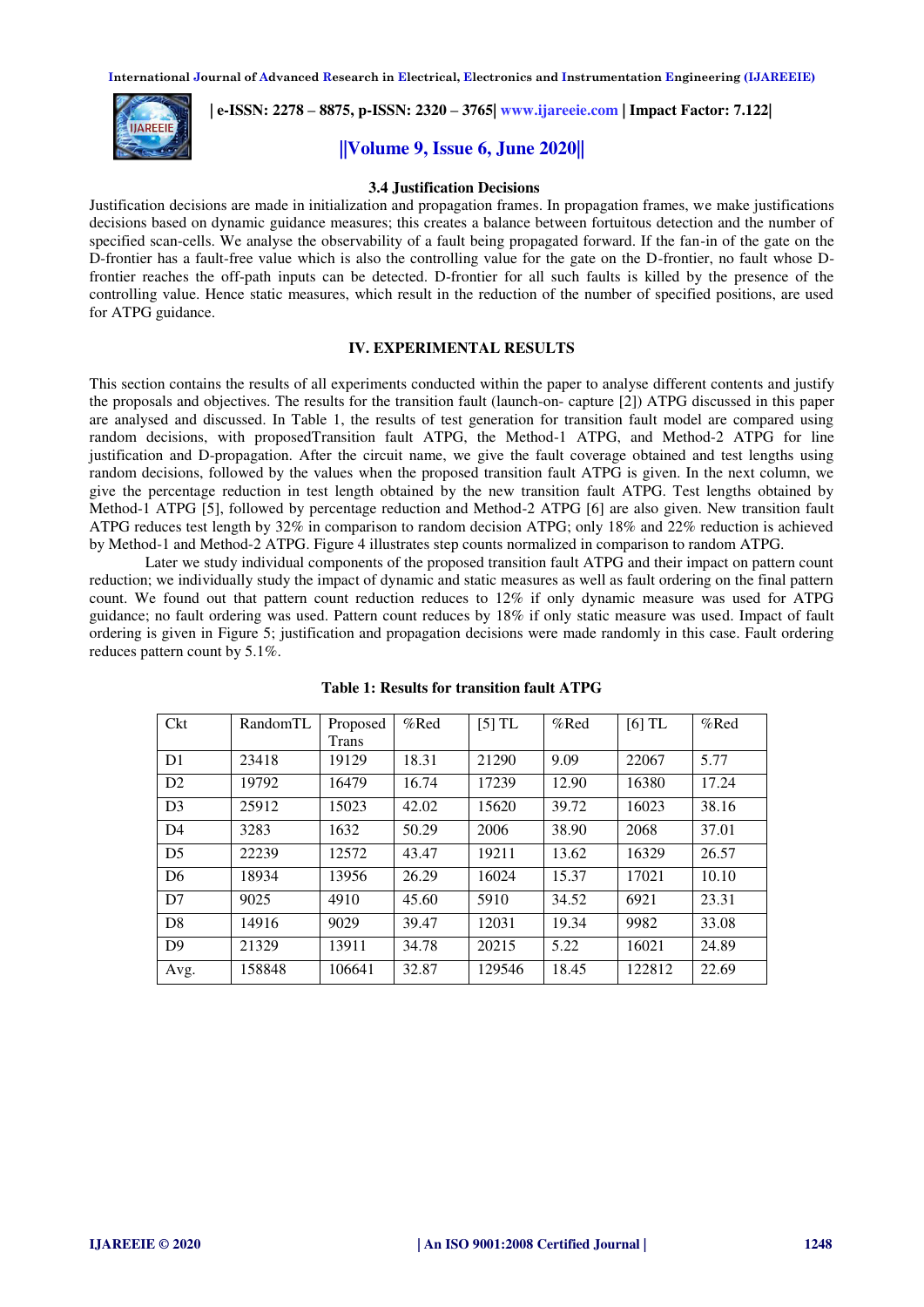**AREEIE** 

 **| e-ISSN: 2278 – 8875, p-ISSN: 2320 – 3765[| www.ijareeie.com](http://www.ijareeie.com/) | Impact Factor: 7.122|** 

# **||Volume 9, Issue 6, June 2020||**



**Figure 4: Normalized Test Length** 



 **Figure 5: Impact of fault ordering on test length** 

## **V. CONCLUSION**

Transition faults are difficult to test and often result in longer test lengths, we propose a new fault ordering technique based on test enumeration, this ordering technique and a new guidance approach was also proposed for transition faults. Test set sizes were reduced significantly for both stuck-at and transition fault models. Methods proposed in this work lead to 32% reduction in test length.

#### **REFERENCES**

- [1] A. Kumar *et al*., "Isometric Test Data Compression," in *IEEE Transactions on Computer-Aided Design of Integrated Circuits and Systems*, vol. 34, no. 11, pp. 1847-1859, Nov. 2015, doi: 10.1109/TCAD.2015.2432133.
- [2] F. Hapke, R. Krenz-Baath, A. Glowatz, J. Schloeffel, H. Hashempour, S. Eichenberger, C. Hora, and D. Adolfsson, "Defect-oriented cell-aware atpg and fault simulation for industrial cell libraries and designs," in International Test Conference, pp. 1–10, 2009.
- [3] I. Pomeranz, L. Reddy, and S. Reddy, "Compactest: a method to generate compact test sets for combinational circuits," IEEE Trans. on CAD, vol. 12, pp. 1040 –1049, jul 1993.
- [4] S. Kajihara, I. Pomeranz, K. Kinoshita, and S. Reddy, "Cost-effective generation of minimal test sets for stuck-at faults in combinational logic circuits," IEEE Transactions on CAD, vol. 14, pp. 1496 –1504, dec 1995
- [5] A. Kumar, J. Rajski, S. M. Reddy, and C. Wang, "On the generation of compact test sets," in ITC, 2013.
- [6] A. Kumar, J. Rajski, S. M. Reddy, and T. Rinderknecht, "On the generation of compact deterministic test sets for bist ready designs," in ATS, 2013.